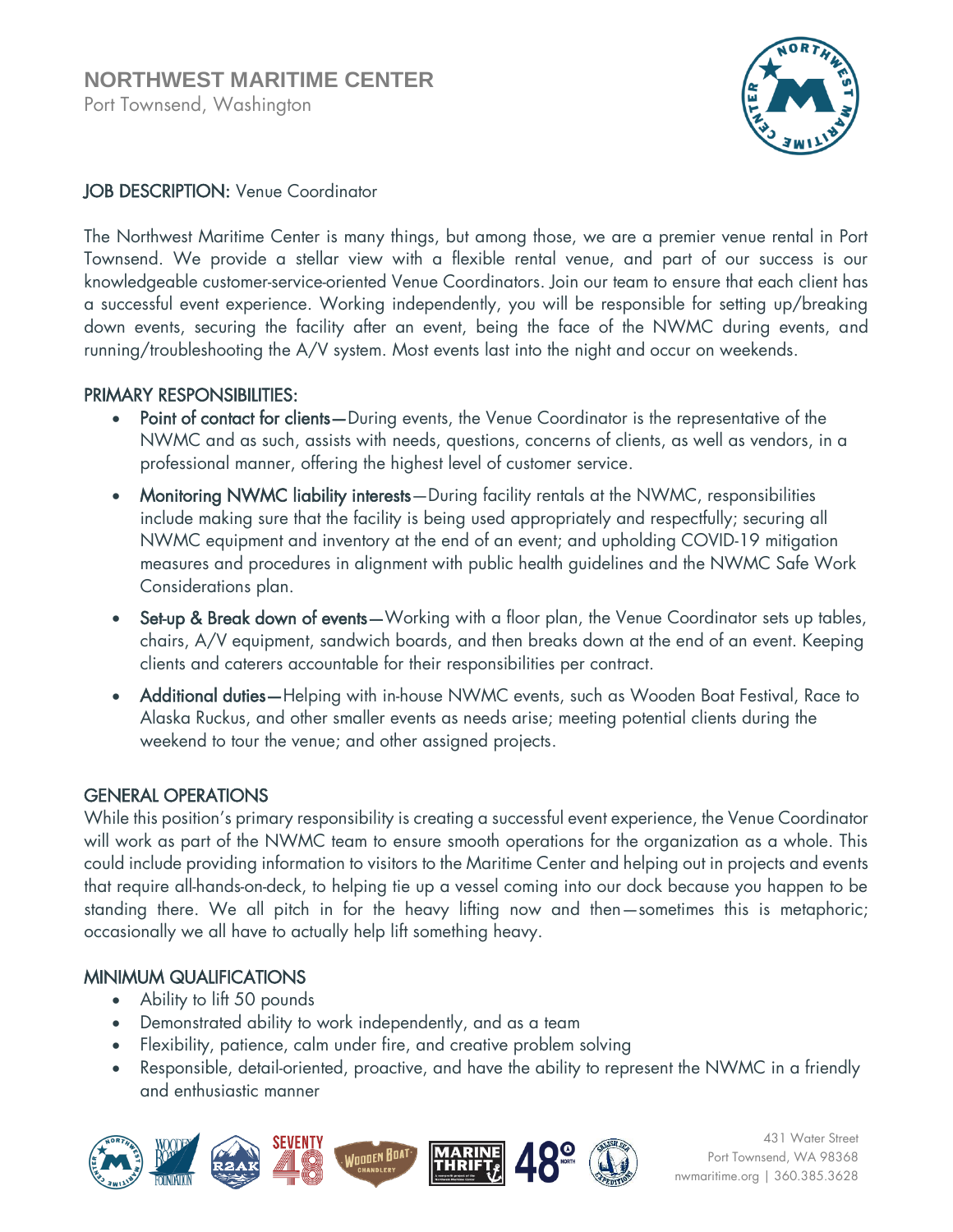Available to work evenings, weekends, and holidays

#### HELPFUL QUALIFICATIONS

- Previous customer service experience
- Competency with A/V equipment
- Current MAST permit and/or Food Handlers Permit
- CPR and/or First Aid Certification

The Northwest Maritime Center is an equal opportunity employer that welcomes and encourages individuals of all cultures and communities to apply.

#### Submit resume to [apply@nwmaritime.org](mailto:apply@nwmaritime.org). Include "Venue Coordinator" in the subject line.

Position is Part-Time AND On-Call, weekends and evenings Offices are located at 431 Water St., Port Townsend, WA 98368 Reports to: Campus Coordinator COVID-19 Precautions: Following all federal, state, and local health guidelines and all staff are strongly encouraged to be fully vaccinated against COVID-19 Wage: starting at \$16 per hour, non-exempt – DOQ

## WHY YOU WANT TO WORK HERE

There are rare moments when organizations have the combination of a talented and motivated staff, an engaged board, a healthy and productive work culture, are executing well on existing programs but still innovating and looking for the next step—we're in that moment, and it's exciting.

The pandemic had significant impacts on our organization and our ability to serve our community—just as it affected other organizations. We shifted activities and made some hard choices but did so to preserve the resources that are enabling us to rebuild as we return to normal service levels.

We have now grown beyond our pre-pandemic size. The work of our board and our team is key to that growth and rebuilding, and we want you if you have the skills to help the team succeed and are excited to be part of the team that is using this moment to not just survive, but scale.

The NWMC is dynamic, making a difference in our community, and taking an increasing role in the region. We serve individual students and program participants, but we also work to help solve community problems like systemic improvements in our public schools, economic development, job training, and working regionally to pair the opportunities in the maritime industry with the need to address systemic oppression in communities of color. Plus, all of the fun stuff like kids' programs, festivals, and adventure races. Our waterfront campus is vibrant with a multitude of compelling activities, and all of them done to meet or advance industry best practices. In the words of a board member: "We don't do B work."